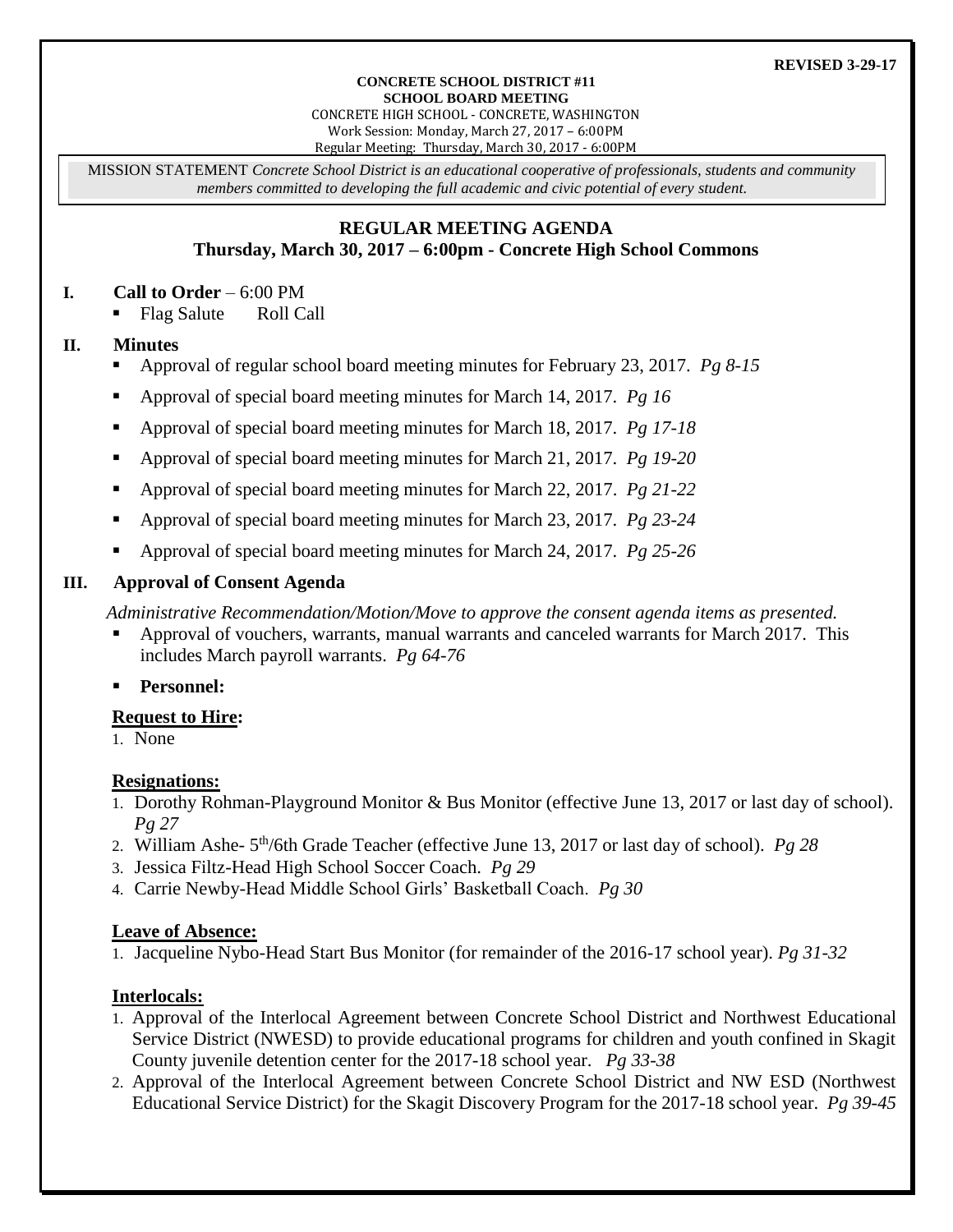- **IV. Public Comments on Agenda Items** Public is able to address the school board. We ask remarks be limited to three minutes.
- **V. Fiscal & Enrollment Reports –** Presented by Danna Rogers, Business Manager. *Pg 46-51*
- **VI. Student Report** Presented by Tanner Wilson, Concrete High School Student Board Representative

## **VII. Superintendent's Report – Barbara Hawkings**

• Concrete Summer Learning Adventure

# **VIII. Professional Excellence – Jaci Gallagher, Principal, Concrete Elementary School**

Angie Olsen – Read Across America Night

### **IX. Old Business**

*A.* Request approval of the final reading of revised policy 3115-Homeless Students: Enrollment Rights and Services – Barbara Hawkings. *Administrative Recommendation Action/Motion/Move to approve the final reading of revised policy 3115-Homeless Students: Enrollment Rights and Services. Pg (See February 2017 board packet)* 

# **X. New Business (Part 1)**

- *A.* Request approval of a donation of \$500 to the Concrete School District from Eugene Kahn to be used for Farm to School projects – Mike Holbrook. *Administrative Recommendation Action/Motion/Move to approve a donation of \$500 to the Concrete School District from Eugene Kahn to be used for Farm to School projects. Pg 52*
- *B.* Request approval of a donation of \$2,500 to the Concrete School District from James and Harlyn Meyer to be used for Farm to School projects – Mike Holbrook. *Administrative Recommendation Action/Motion/Move to approve a donation of \$2,500 to the Concrete School District from James and Harlyn Meyer to be used for Farm to School projects. Pg 53*
- *C.* Request approval for the F.B.L.A. (Future Business Leaders of America) Chapter to attend an overnight field trip for a competition in Spokane, WA April 19-April 22, 2017 – Mike Holbrook. *Administrative Recommendation Action/Motion/Move to request approval for the F.B.L.A. (Future Business Leaders of America) Chapter to attend an overnight field trip for a competition in Spokane, WA April 19-April 22, 2017. Pg 54-56*
- *D.* Request approval for the advanced band class (jazz band) to attend an overnight, out-ofstate trip to the Gene Harris Jazz Festival in Boise, Idaho April 5-April 7, 2017 – Mike Holbrook. *Administrative Recommendation Action/Motion/Move to request approval for the advanced band class (jazz band) to attend an overnight, out-of-state trip to the Gene Harris Jazz Festival in Boise, Idaho April 5-April 7, 2017. Pg 57*
- *E.* Request approval of Resolution to Invest #1208 Danna Rogers. *Administrative Recommendation Action/Motion/Move to approve Resolution to Invest #1208. Pg 62*